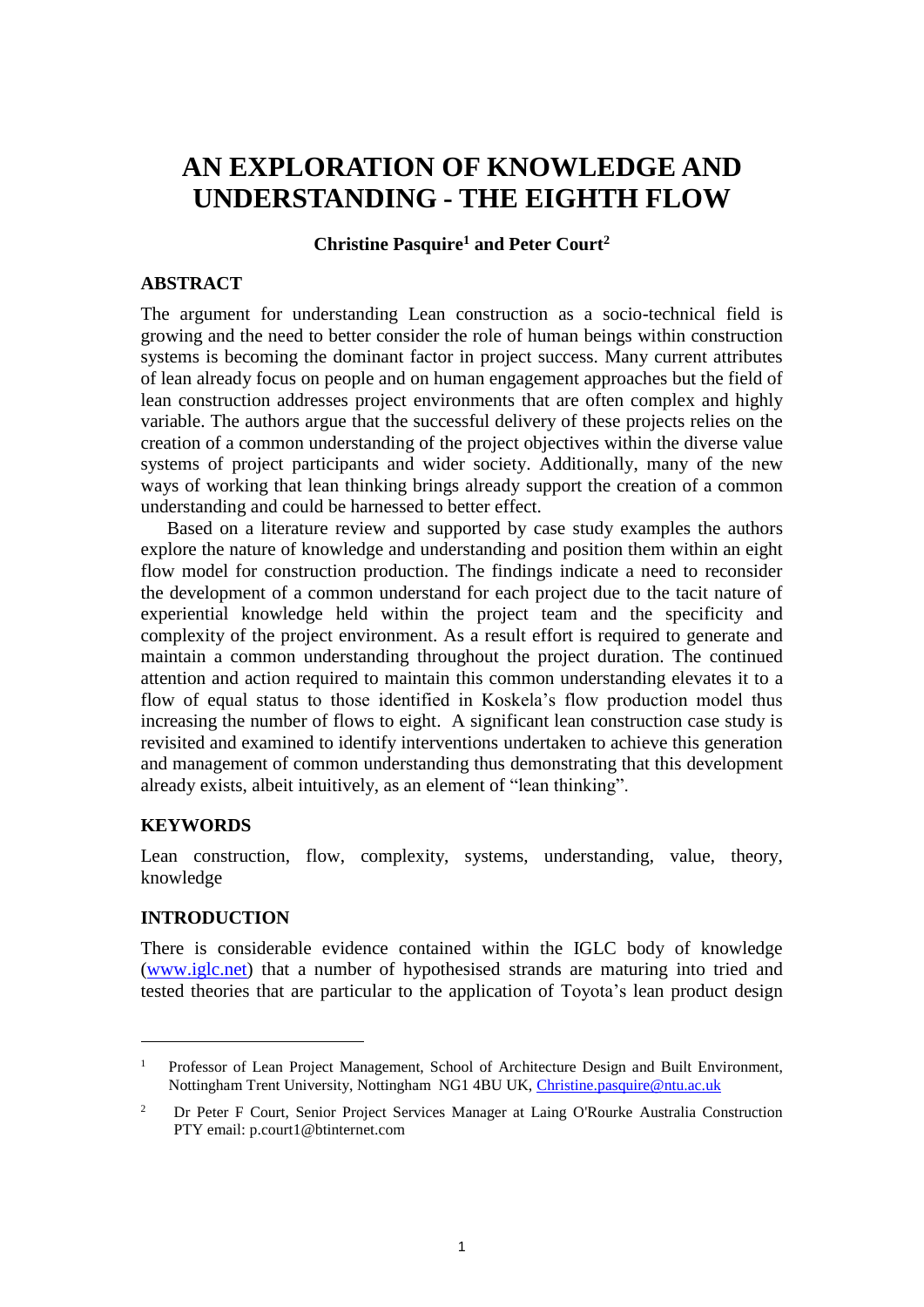(TPD) and production system (TPS) within the construction sector. These maturing theories have a common application within the design and construction of buildings and infrastructure around the world, leading to a new way of working. It is also becoming clear that only Toyota can be Toyota and that organisations across the myriad business sectors must contextualise and adapt the approaches identified as "Lean" to suit specific environments and not attempt to simply copy the observed TPS tools and techniques. This contextualisation and adaptation requires the actors not only to understand the specific environment before implementation but also to understand the underlying lean philosophy and the changes it imposes on human perceptions and practices. Based on a literature review, the authors explore the nature of knowledge and understanding and position it within the complexity of project delivery. The authors present knowledge as a resource of equal importance to Koskela's seven resources (Koskela 2000) and propose that understanding knowledge is a flow of construction project production. This hypothesis is presented as a model. The second hypothesis that this understanding needs to be common is discussed using both literature and case study evidence. Finally practical examples taken from case study evidence show how common understanding can be developed and managed within a lean construction system.

### **WHAT IS KNOWLEDGE?**

In his critique of prevailing economic theory, Hayek (1945) eloquently explains that the basic assumption that resources can be allocated as a process of logic is flawed because it ignores the fact that knowledge is distributed and resides with any number of individuals. He extends this point to cover planning (of economic activity) providing for us some explanation of the success of the Last Planner™ System (LPS). The collaborative element of the LPS clearly collects this distributed knowledge together to plan and deliver the economic activities of construction. The idea that collaborating is a good way to distribute knowledge has been growing in practice since the 1980's with the recognition of the benefits of location clustering (Porter 2008). Emphasis on learning and sharing knowledge has been developing and with it the realisation that these two things are difficult to achieve in current competitive environments as organisations seem to deliberately blur explicit knowledge to preserve a perceived competitive advantage (Simonin 1999). Simonin (1999) cites numerous papers that confirm how challenging the sharing of knowledge is for organisations and individuals. It seems much research has been undertaken to better understand the components of knowledge itself and the ambiguity surrounding how it is caused or comes into existence. It is certainly more than information alone. Using knowledge continues to be problematic, in their research on knowledge protection, ambiguity and relational capital Lee et al (2007) discuss the difficulty of owning knowledge, identifying it as becoming economically more important than *"access to raw materials and cheap labor"* (Lee et al 2007 pp58). Protection of knowledge through ambiguity they speculate will become increasingly common to preserve competitive advantage as firms seek to disconnect knowledge from the logic of inputs and outputs (Lee et al 2007). This, they say causes a paradox for organisations, acting against the need to share and internalise knowledge from other organisations to improve performance. However, Simonin's original research on knowledge ambiguity relates it to the (lack of) understanding of the links to cause and effect,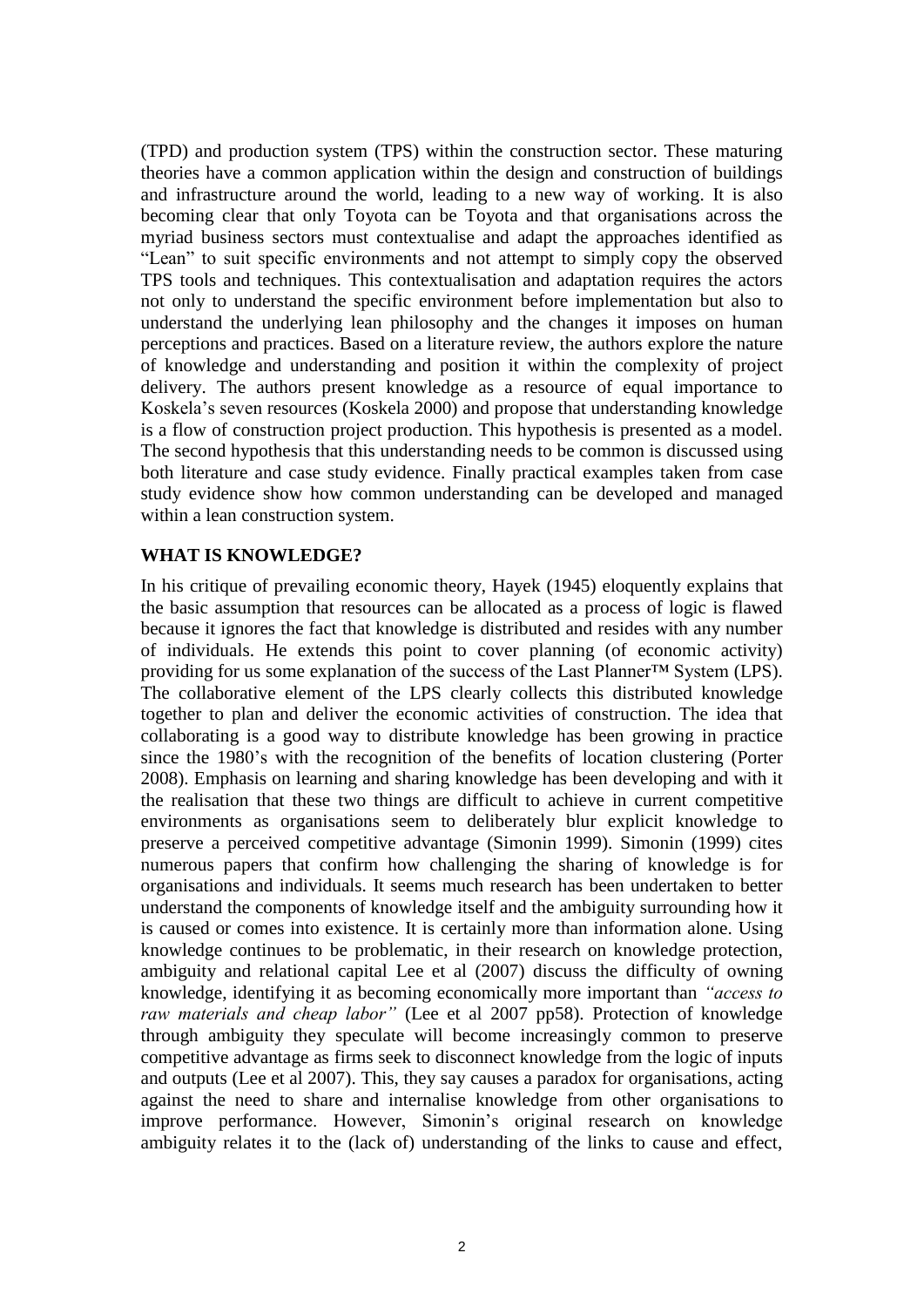input and output within specific environments and identifies three elements of nontransferable knowledge: tacitness, complexity and specificity (Simonin 1999). This is good news for the construction sector as the project environment is uniquely defined by three similar properties that should continue to protect knowledge within organisations when they move from one project environment to another. Using Simonin's view, it becomes obvious that within a construction project environment the sharing of knowledge should not affect the competitive advantage of the organisations involved due to the tacit nature of the skills required, unique complexity and specificity of the project outcome. The challenge to knowledge sharing that remains therefore is ambiguity caused by lack of understanding across the project (design and) delivery team. This has been recognised within the lean literature as the need to develop a common understanding underpinning integrated project delivery or IPD (AIA 2007, Mossman et al 2011) across all project actors. The intention being that early integration of parties enables a sharing of knowledge fostering a rapid growth in the understanding of project requirements. This approach recognises that each supply chain actor brings tacit knowledge of not only technical issues but also of previous project experiences that may not only not be relevant to the new project but may even be actually harmful – the expectation of contractual claims for example. Echoes of Shingo's model of process and operations (Shingo 1989) can be heard in the IPD approach as it represents the overall construction process alongside the individual operations. Bertelsen et al (2007) combine Shingo's model with the metaphysical ideas of Koskela and Kagioglou (2005) to explain process (or flow) as time based as opposed to activities which exist in the present and are more "thing" based. Bertelsen et al (2007) go on to use Koskela's seven flows (Koskela 2000) to model the construction process as a complex network of flows leading to activities (operations). They conclude that management of the activities/operations alone is not enough to deliver the process effectively – the network of flows must also be managed. Connecting this idea of a network of flows to Hayek's contention that planning economic activity (operations) must consider the distribution of knowledge amongst individuals (Hayek 1945) delivers the first proposition: that if knowledge is distributed then its use must be connected to the network of flows.

# **WHAT IS COMMON UNDERSTANDING?**

It is possible to apply the Transfer, Flow, Value lean production model (Koskela 2000) to the use of knowledge. By this we mean knowledge can be considered as a resource to be drawn upon and transformed to deliver benefit. This interpretation brings the second proposition: that a common understanding is the result of the transformation of knowledge in order to define and deliver project value. Project value can only be achieved if the flow of common understanding is managed throughout the design and construction operations. The transformation of knowledge into understanding has been modelled by Chui et al (2006) who indicate three dimensions to sharing knowledge. These can be related to construction as follows:

- Structural equates to the information flows (one of Koskela's seven)
- Relational includes the ability to trust
- Cognitive the degree of shared language and vision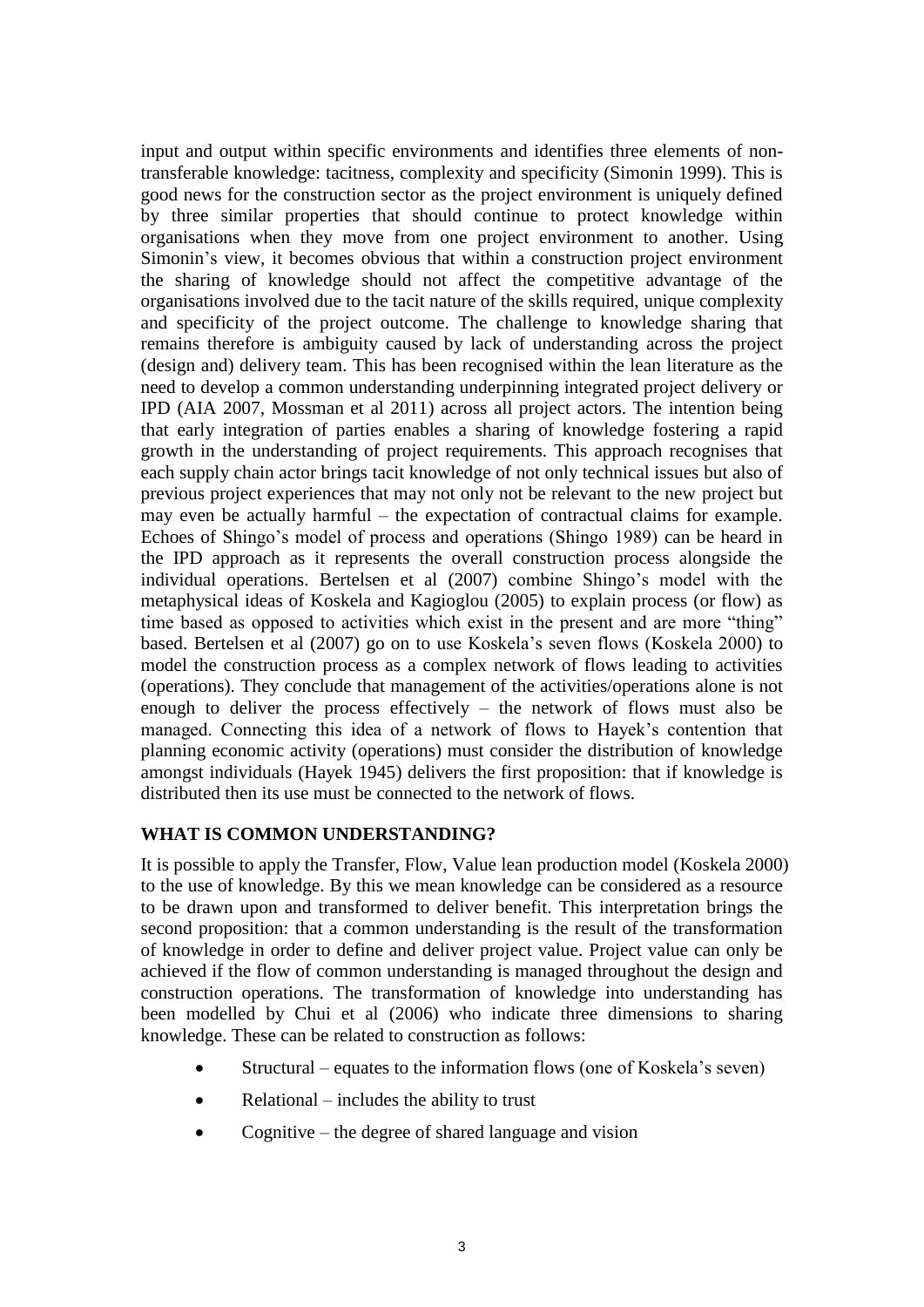These three dimensions dictate both the quantity and the quality of the common understanding of knowledge and are in turn are influenced by the expectations of both the individuals and the combined project community. It can be seen therefore that knowledge and understanding are not the same – knowledge is the basic resource and understanding is the output of the transformation of knowledge. Because knowledge is flowing across the project its transformation is not a static activity but must be related to the overall project delivery process. This can be seen within the Toyota systems (TPD  $\&$  TPS) through the development, integration and engagement of human endeavour in problem solving and continuous improvement across the whole supply chain (Rother 2010). The transformation of knowledge in project delivery exists in two forms, the transformation and flow of knowledge itself and the input of knowledge and its transformed state of understanding into the operations as illustrated in Figure 1 below.



Figure 1. Duality of the Flow of Common Understanding in Project Delivery

Common understanding is a clear function of the next customer principle embedded in the make ready portion of LPS. Boldt Construction has expanded this aspect to include transparency of specific methods in the development of their eDocuments. These were observed during a site visit to their Sacramento Hospital project, July 2012. These documents contain the construction experience of the operatives about particular activities and are prepared not to "steal" the knowledge but to assist with the planning and execution of interconnected activities. Smoother regulatory and quality control process turned out to be an additional benefit to the use of these documents not initially considered. In this example a common understanding is facilitated by removal of the ambiguity of knowledge resulting from its tacitness, specificity and complexity described by Simonin (1999). Because of the unique combination of specificity, complexity and tacitness of knowledge required for each construction project, the production of these documents on one project are not seen as a threat to competitive advantage on other projects by the organisations and individuals involved in this example. This means a common understanding exists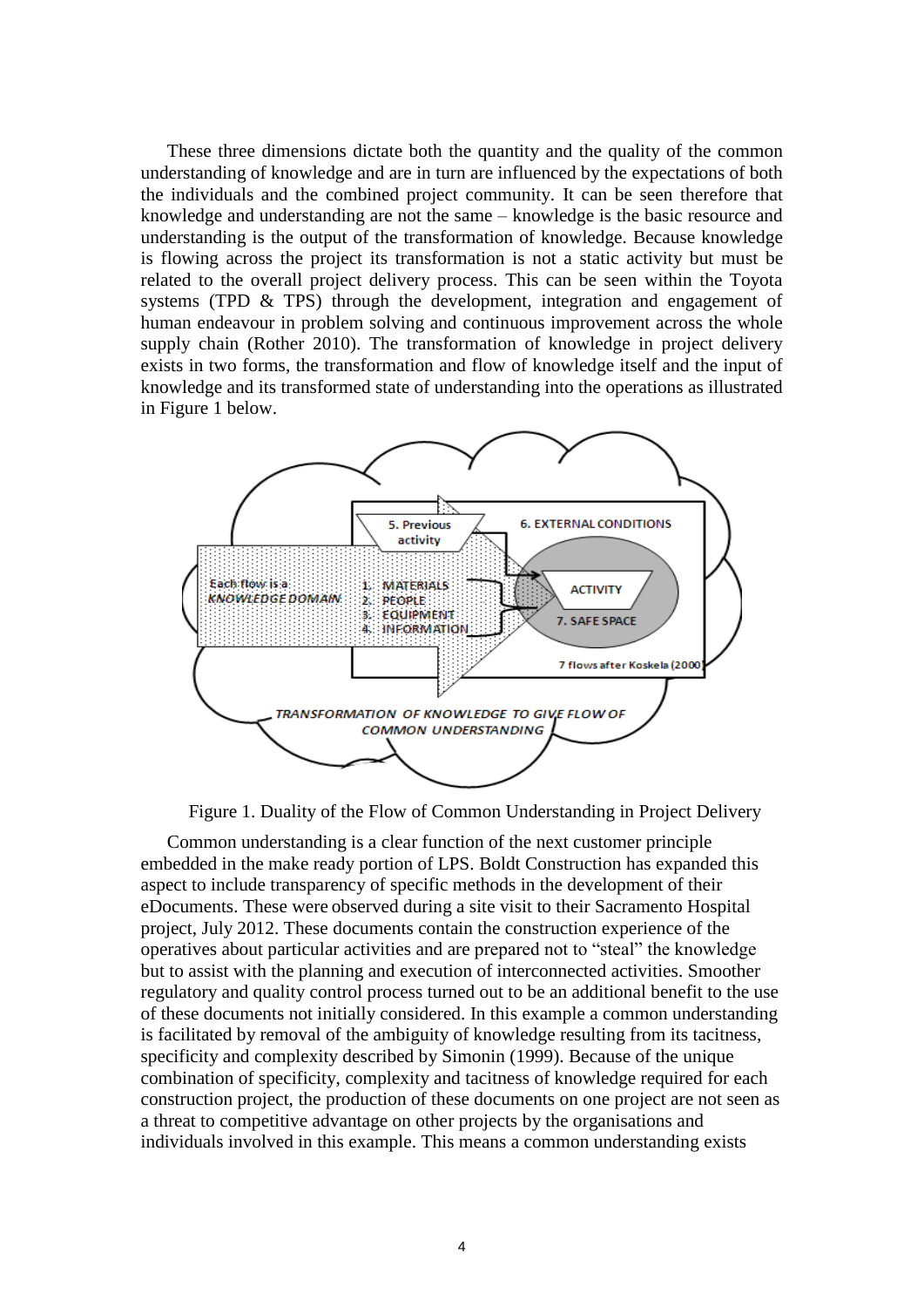only for the project it has been developed for it is not directly transferrable to other projects. Some developed understanding can be converted into processes such as the use of eDocuments, any developed understanding is taken away to become tacit, experiential knowledge to be drawn upon in future projects if applicable. The understanding converted into new processes is still likely to require the development of new common understanding on future projects. This will be the case even if the project team is identical because of the specificity and complexity of the new project environment, but the effort to reach this consensus will be reduced. In this way, Deming's improvement spiral is enacted (Deming 1986)

## **COMMON UNDERSTANDING IN LEAN CONSTRUCTION**

The idea of a common understanding runs through the heart of the TPS governing how people do their jobs, interact with each other, identify problems and ensure the product and services flow. In their definition of the DNA of TPS, Spear and Bowen (1999) talk of a highly defined and rigid system that provides great adaptability and responsiveness to change. Toyota it seems has taken great care to remove ambiguity from their operations – an aspect that Boldt Construction for example, is beginning to experiment with. The construction project environment is very different to the factory environment and consolidated, stable supply chain of Toyota and is hugely variable and unstable. As a result much of the lean implementation activity in the construction sector is focused on reducing variability and improving flow on a project by project basis and is now looking more towards the Toyota Production System for inspiration for better design processes. As a result, many of the lean approaches implemented in construction have within them techniques to foster understanding (Pasquire 2012). But the question remains – what is to be understood?

Lean project production combines three perspectives of production (Koskela 2000):

- (T)ransformation the alteration of resources or means from one state to another nearer the customer's requirements through defined operations. May also be called the work or what is to be done.
- (F)low smoothing and levelling throughput by removing interference or constraints across the system using defined processes. May also be called efficiency or how it is to be done.
- $\bullet$  (V)alue a more intangible element with far reaching economic, social and environmental consequences beyond the commissioning construction client (Pasquire and Salvatierra-Garrido 2011). May also be called the ends or why it is to be done.

The need to understand what, how and why has been described by Ballard (2008) in his update on Lean Project Delivery (LPD) but it is not clear whether all participants need to have exactly the same understanding about the what, how and why or whether even one, say the project leader, must have or even can have a complete understanding. The relational and integrated arrangements of LPD and IPD suggests that no-one person does have "the full picture" but that this picture becomes apparent when the appropriate parties come together – rather like the multi-screen displays seen at major events, each screen delivering only part of the complete picture. These appropriate parties need to keep coming together for the duration of the project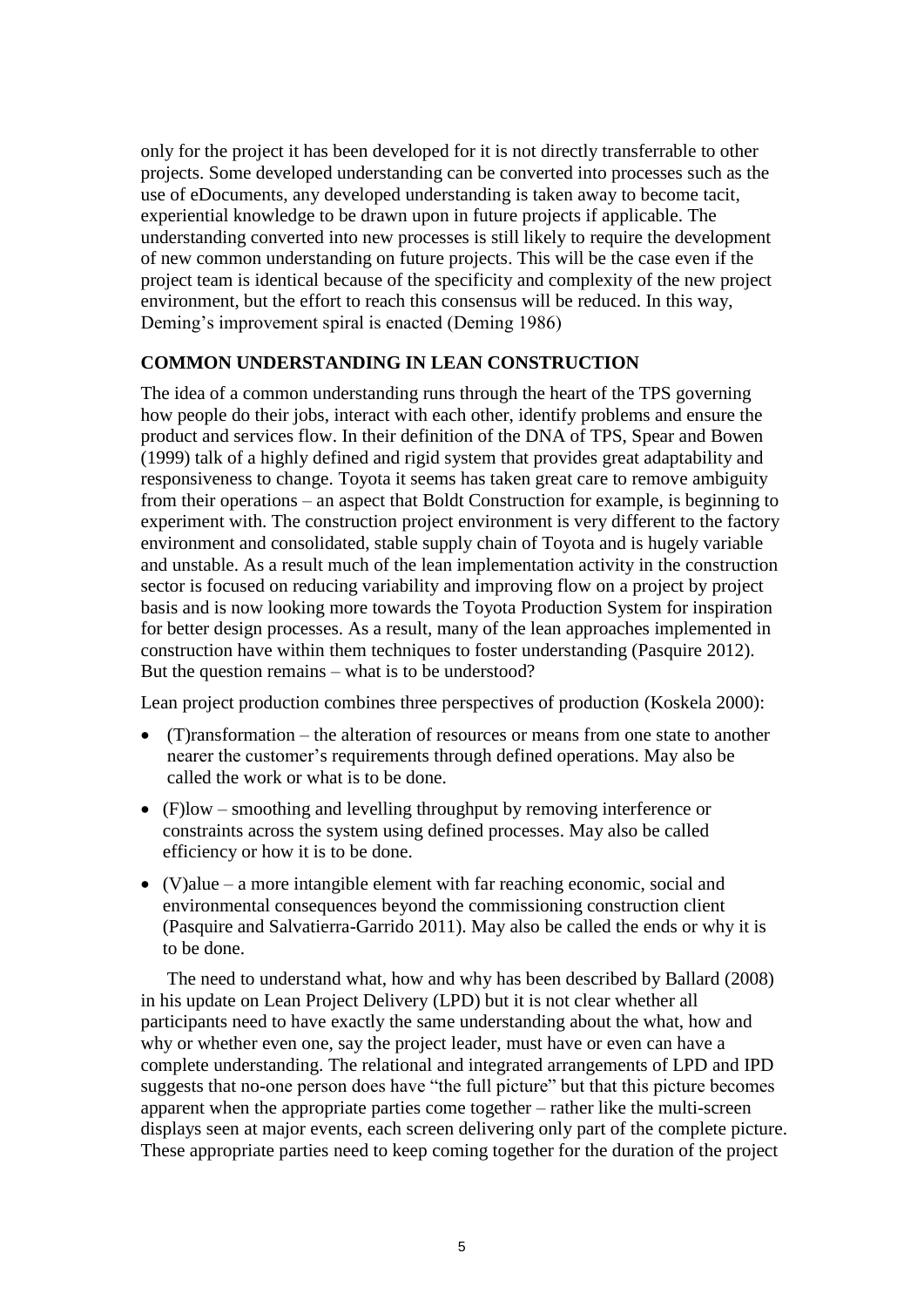to enable this big picture to be visualised and realised hence the collaborative nature of lean construction supported by a clear commitment cycle (Macomber et al 2005) to aid implementation. The challenge therefore is to maintain the big picture through the collective effort of the individuals who must all share a common understanding that they have a particular position within that specific bigger picture and critical interdependency with others. This is the systemic view that lean thinking brings to projects – requiring optimisation of the whole system and not the traditional way of optimising individual parts of the system. This sub-optimisation of parts is embedded in traditional procurement where work packages (in both design and construction) are procured and managed individually. This in turn promotes individual objectives rather than collective project goals and is one of the most difficult practices to overturn. This is situation directly correlates to a lack of the relational and cognitive elements required for a shared understanding of knowledge identified in Chui et al (2006). In addition to the common understanding of the project the new methods of working that lean brings with it need to be deployed across all participants. This provides an extra dimension to the understanding needed. It can be seen therefore that a substantial effort is needed in order to maintain a common understanding of both the project delivery (what, why and how) and the new methods of working. A lean construction research case study is revisited to identify what management methods were implemented to ensure the development and maintenance of a common understanding.

### **MANAGING THE EIGHTH FLOW: A CASE STUDY**

Crown House Technologies is a tier one mechanical, electrical and public health (MEP) contractor and a leading prefabricator of modular building services for the construction sector in the UK. The development of the Crown House Technologies Lean Construction System has been widely reported through both the IGLC and other



Figure 2: CHt Construction System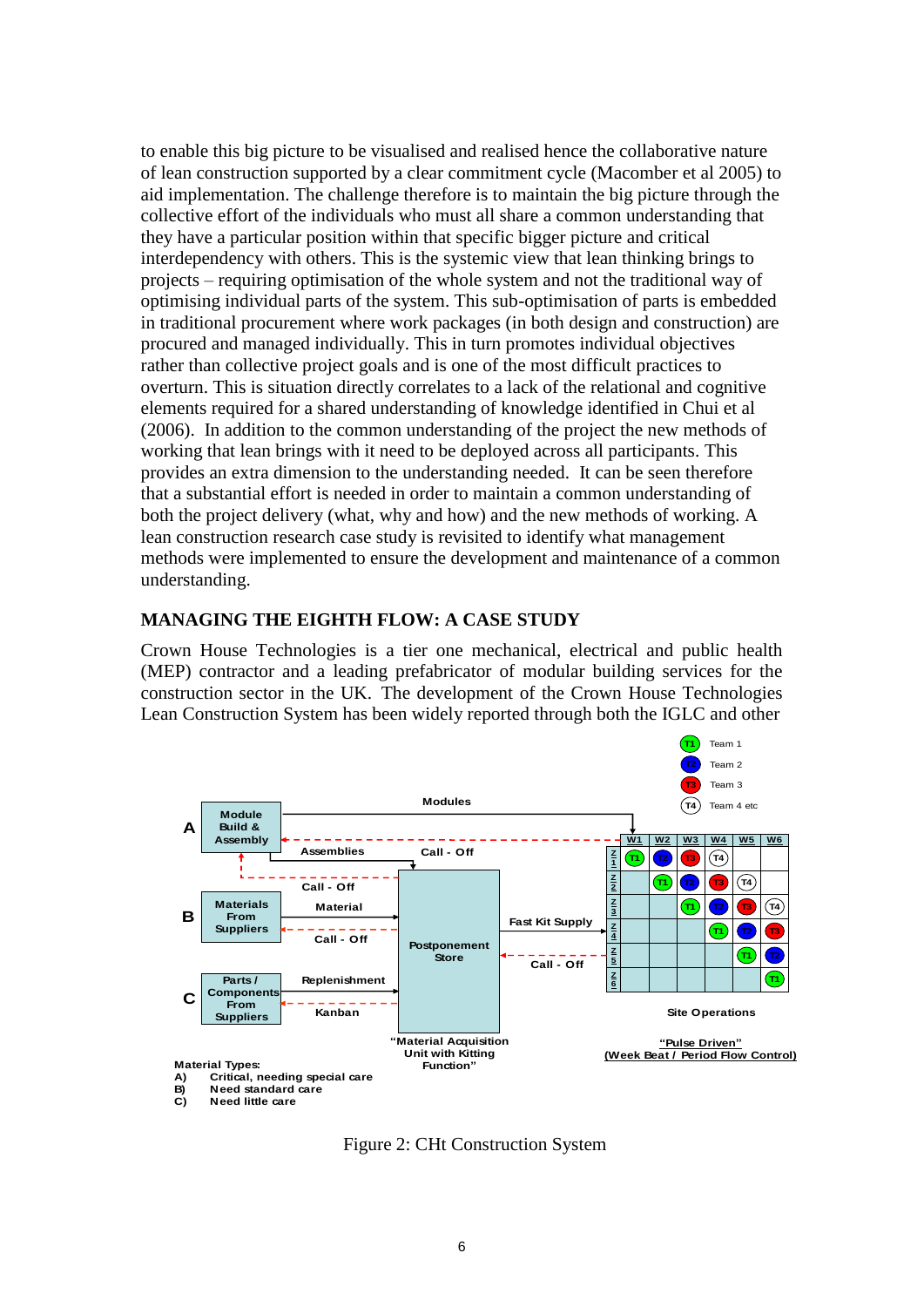journal publications (Court et al 2009 (a),(b), 2008, 2007, 2006, 2005). The focus of these papers was the research undertaken to develop the system and results from its implementation in the construction of the North Staffordshire Hospital in the UK. The system is presented in Figure 2 above.

 This case study has been revisited to investigate the activities undertaken to ensure a common understanding and manage it as the eighth flow. The original research was action based and the researcher the project leader for Crown House and able to detail this additional research from participant observation. The activities comprised of specific training events to disseminate company strategy and the new thinking along with workshops aimed at the development of specific working initiatives arising from the new common understanding as follows:

*Using health and safety legislation to drive changes –* all workers already accept the need to change practices because of H&S. This was done through a series of 30 minute workshops attended by all project participants on the following issues:

 Ergonomics – making the work fit the worker and workplace organisation. This aspect addresses occupational health issues such as musculoskeletal stress, safety hazards caused by untidiness, the waste of unnecessary movement, the waste of unnecessary travel, the waste of time lost looking for things, fetching things or waiting for things.





Figure 3. Common non-ergonomic practices

 Lean construction - giving team members insight into lean by explaining the company strategy to be lean and agile, what this means and how the Construction System delivers this.

*Operational design* - working groups were held with tradesmen to design work cells based on what the workers specified as their requirements to do the work. This addressed issues identified using ergonomic principles and required the workers to think through how they were going to work in advance, improving their productivity through new equipment, tools etc. see Figure 4 below.

 Although the new methods were developed with the workers, effort was needed to ensure the new way of working prevailed. In the early stages workers often forgot that their kit was mobile and continued to walk to and from their perceived supply base rather than take it to the place they were working.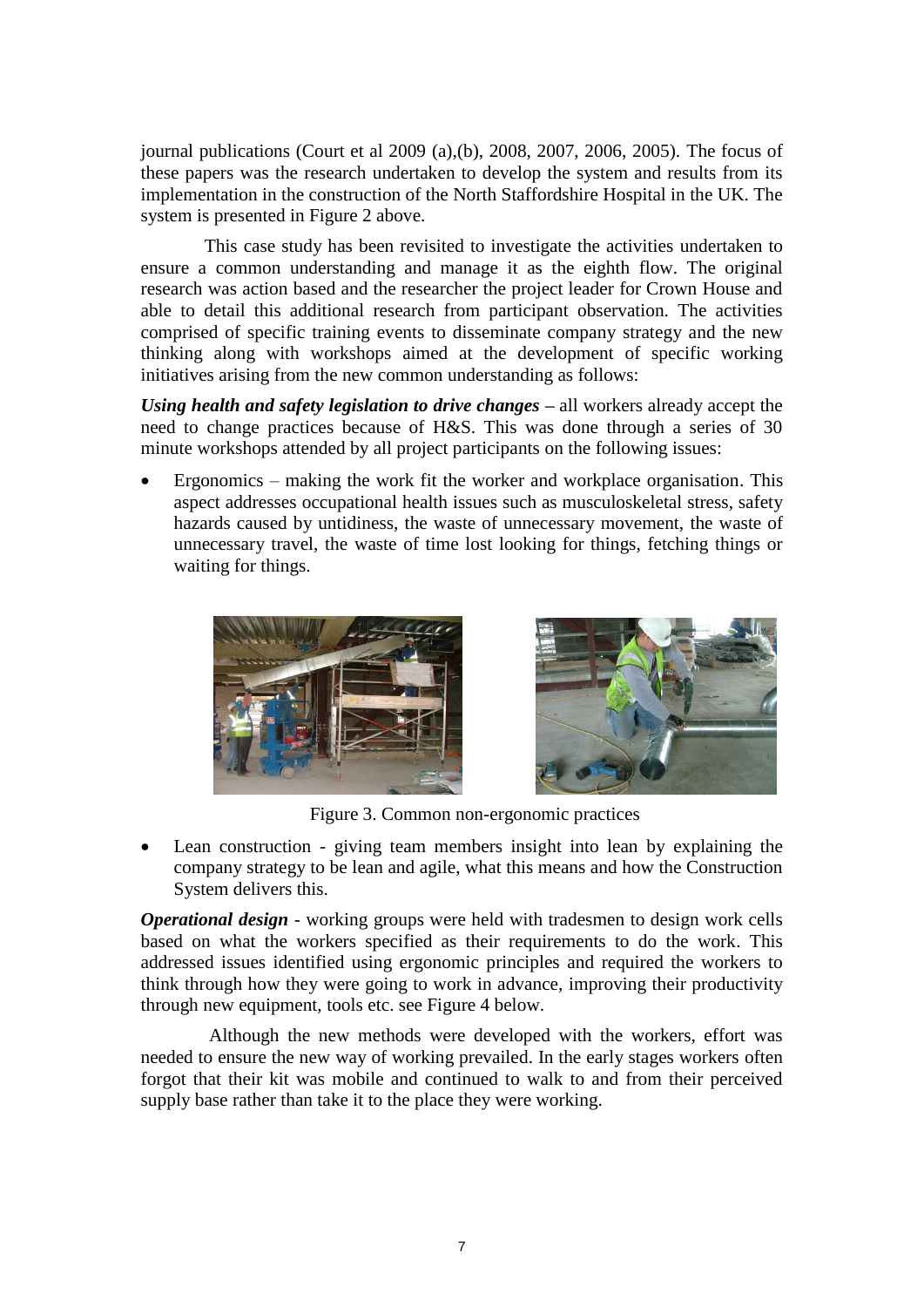

Figure 4. New thinking in operational design developed with the workforce

*Planning workshops* – these were continuing events throughout the project duration and took several forms:

- With the design team, to explain how the synchronised week beat flows back through to design stage. The design team needed to work to the pulse schedule to enable the synchronisation of the entire project value chain.
- With other trade contractors to secure buy in from them prior to appointment. It was important that the trade contractors became partners to the system or its success was jeopardised. Activities included the MEP project leader (author) and project planning and production control manager sitting in with the procurement team on sub-contractor tender interviews to ensure alignment.
- Weekly Last Planner workshops for design, procurement, and offsite manufacture, site assembly, commissioning. They collected the project team together to implement the construction system by understanding each other's requirements, look-ahead, make ready, constraint analysis and the promise cycle.

*General activities* – there were a number of activities that helped to generate a common understanding about the operation of the system and the new methods of working that were to be employed. These included:

- Setting up ground rules and guiding principles. These were formed through a collaborative effort amongst the team member to agree how the system was to be implemented, issues that were important, issues that would be difficult, issues that would require continuing attention etc. The ground rules and guiding principles helped the team remain focused and consistent through the implementation effort.
- One to one sessions with key stakeholders. There were times during the project when some redirection and adjustments were needed.
- Lean wall game was devised to help differentiate good from bad practice. This used photographs of varying site practices participants were asked to rank these practices on a scale from excellent through poor to enable workers to visualise what the new working practices looked like and were intending to achieve. This was an important implementation of visual management that was found to be effective in the development of a common understanding.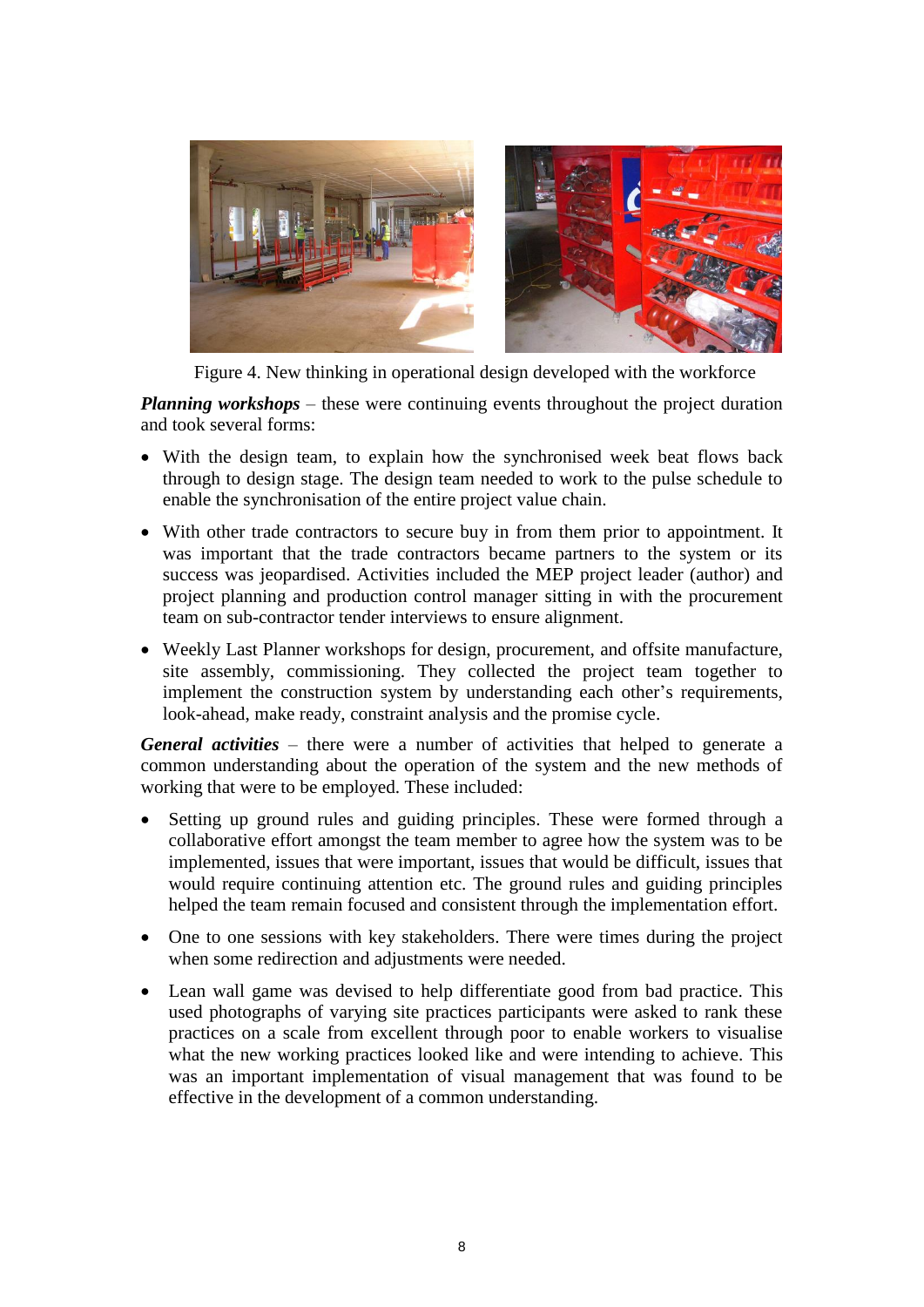### **DISCUSSION AND CONCLUSION**

The case study demonstrates a continuing and comprehensive effort to ensure that project participants understood the project requirements and the new ways of working imposed by the system. These efforts took place without the knowledge of the need to explicitly manage the flow of common understanding and the activities were designed intuitively as a management in collaboration with the participants. This collaboration ensured the collection of the distributed knowledge and the exposure of the whole team to the collected thinking generated a significant step towards a common understanding. The generation of the common understanding in turn delivered a significant step towards the elimination of waste in the design and delivery of the project through the implementation of Just In Time logistics combined with workplace organisation and ergonomic, mobile work cells which increased the productive time of the workers in a safe way. Because the workers (from designers to operatives) shared a common understanding of the project's lean strategy they were able to adapt the way they worked to the new systematic and highly structured approach which extended upstream to the work undertaken in design.

It can be concluded that the competitive advantage perceived as a barrier to sharing knowledge should not be a barrier in most construction projects due to the high level of uniqueness in the tacitness, specificity and complexity of each project – the more complex the project the greater the level of uniqueness and the lower this barrier. The example of Toyota shows us that this can also be the case in repetitive, manufacturing contexts. The development of a common understanding relies not only on the quality of the information and documentation (structural elements) available but also on the ability to relate and share cognitive elements. Both of these are major components in lean construction and explicitly form building blocks within IPD and LPD. It can be seen therefore that not only is common understanding a vital flow within lean construction it is already embedded as a critical element. For this reason it must be elevated to a managed flow with the seven other resource flows of construction physics. The evidence from the case study supports this conclusion by demonstrating the efforts taken to develop a common understanding in the case study to implement a lean construction system.

### **REFERENCES**

- AIA (2007) Integrated Project Delivery: A Working Definition, *American Association of Architects California Council,* Version 2
- Ballard, G. (2008) The Lean Project Delivery System: An Update. *Lean Construction Journal* Vol. 08 pp.1 - 19
- Bertelsen, S., Heinrich, G., Koskela, L. and Rook, J. (2005) Construction Physics *Proceedings 15th Annual Conference of the International Group for Lean Construction*, East Lansing, Michigan, USA.
- Chiu, C-M., Hsu, M-H. And Wand, E.T.G. (2006) Understanding knowledge sharing in virtual communities: An integration of social capital and social cognitive theories. *Decision Support Systems* 42 (2006) pp.1872–1888
- Court, P.F., Pasquire, C.L. and Gibb, A.G.F., 2009 (a) A lean and agile construction system as a set of countermeasures to improve health, safety and productivity in mechanical and electrical construction. *Lean Construction Journal*, pp. 61-76.